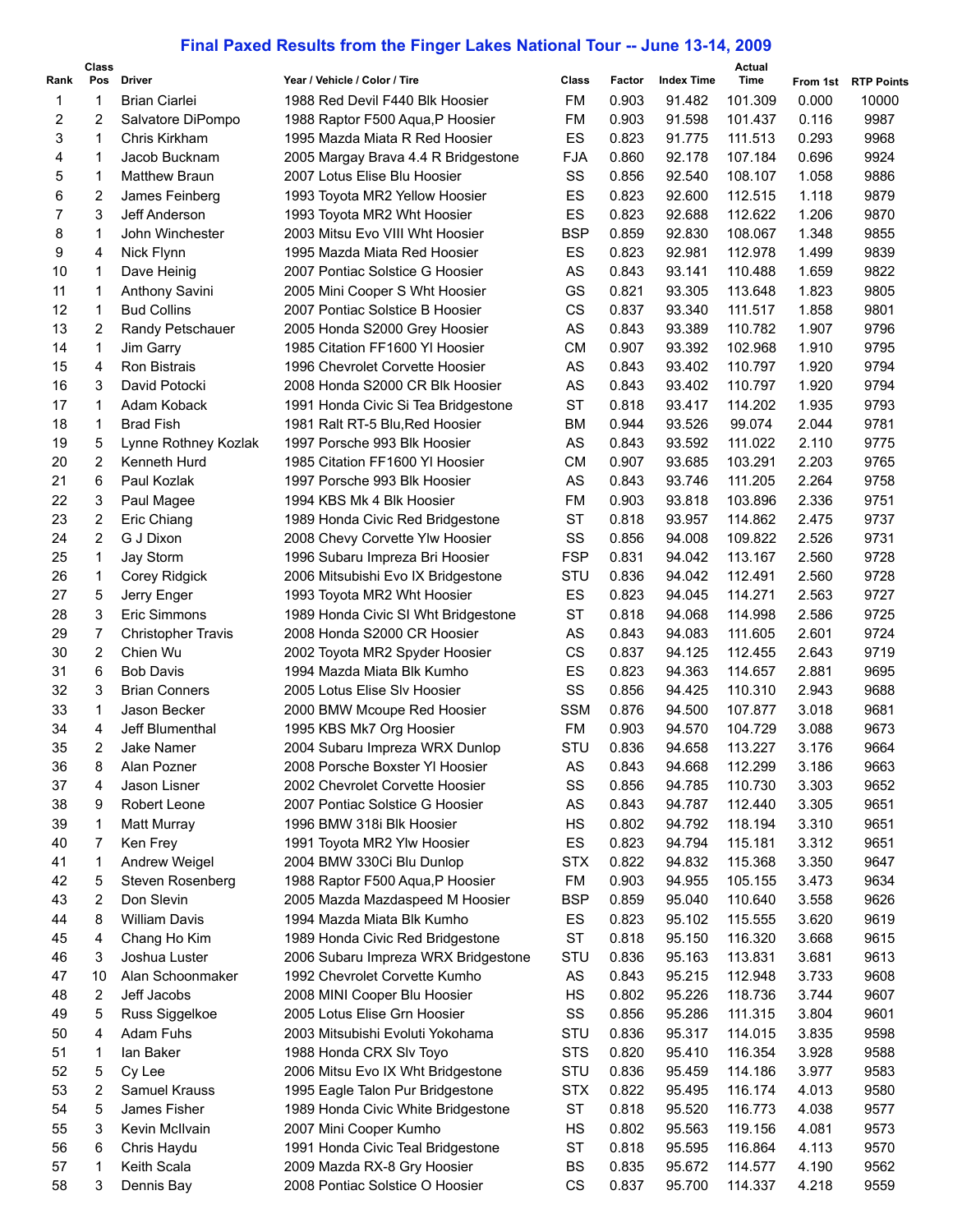| 59  | 4              | Stephanie Chang        | 2007 Mini Cooper Blue Kumho         | HS         | 0.802 | 95.796 | 119.447 | 4.314 | 9550 |
|-----|----------------|------------------------|-------------------------------------|------------|-------|--------|---------|-------|------|
| 60  | 1              | <b>Robert Foley</b>    | 1986 Honda Civic Wht Hoosier        | EP         | 0.861 | 95.819 | 111.288 | 4.337 | 9547 |
| 61  | 2              | <b>Bruce Bellom</b>    | 2007 Mini Cooper S SIv Hoosier      | GS         | 0.821 | 95.862 | 116.763 | 4.380 | 9543 |
| 62  | $\overline{c}$ | Liam Dwyer             | 2007 Nissan 350z Red Hoosier        | <b>BS</b>  | 0.835 | 95.932 | 114.889 | 4.450 | 9536 |
| 63  | 3              | <b>Chike Dellimore</b> | 2006 Mazda RX-8 Gry Hoosier         | <b>BS</b>  | 0.835 | 95.936 | 114.894 | 4.454 | 9536 |
| 64  | 6              | Yury Kholondyrev       | 2007 Subaru STI Wht Bridgestone     | STU        | 0.836 | 95.963 | 114.788 | 4.481 | 9533 |
| 65  | 6              | Michelle Quinn         | 1988 Red Devil F440 Blk Hoosier     | FM         | 0.903 | 95.980 | 106.290 | 4.498 | 9531 |
| 66  | 3              | <b>Edward Lange</b>    | 2005 Mazda Miata Orange Hoosier     | <b>BSP</b> | 0.859 | 96.037 | 111.801 | 4.555 | 9526 |
| 67  | 11             | Joseph Barbato         | 2002 Honda S2000 Slv Hoosier        | AS         | 0.843 | 96.046 | 113.933 | 4.564 | 9525 |
| 68  | 7              | Hank Wallace           | 1995 BMW M3 Blu Yokohama            | STU        | 0.836 | 96.076 | 114.924 | 4.594 | 9522 |
| 69  | 9              | Michael J Snyder       | 1993 Toyota MR2 Wht Hoosier         | ES         | 0.823 | 96.120 | 116.792 | 4.638 | 9517 |
| 70  | 4              | Michael Fineberg       | 2003 Mitsubishi Evoluti Hoosier     | <b>BSP</b> | 0.859 | 96.159 | 111.943 | 4.677 | 9514 |
| 71  | 3              | Joseph Austin          | 2007 Mini Cooper Blu Hoosier        | GS         | 0.821 | 96.197 | 117.170 | 4.715 | 9510 |
| 72  | 10             | <b>Brad Johnson</b>    | 1993 Toyota MR2 Wht Kumho           | ES         | 0.823 | 96.337 | 117.056 | 4.855 | 9496 |
| 73  | 12             | James Snyder           | 2008 Porsche Boxter Ylw Hoosier     | AS         | 0.843 | 96.341 | 114.284 | 4.859 | 9496 |
| 74  |                | Shawn Roberts          |                                     | BS         | 0.835 | 96.473 | 115.537 | 4.991 | 9483 |
|     | 4              |                        | 2006 Mazda RX-8 Gry Hoosier         |            |       |        |         |       |      |
| 75  | 1              | Scott Hurley           | 2004 Chevrolet Corvette Hoosier     | <b>ASP</b> | 0.866 | 96.483 | 111.412 | 5.001 | 9482 |
| 76  | 2              | <b>Bill Gendron</b>    | 2005 Dragon Sr2 Red Hoosier         | BM         | 0.944 | 96.566 | 102.295 | 5.084 | 9474 |
| 77  | 1              | Sam Strano             | 2007 Ford Shelby Mustan Hoosier     | <b>FS</b>  | 0.833 | 96.616 | 115.986 | 5.134 | 9469 |
| 78  | 2              | Kevin Tulay            | 1991 Honda CRX Si Red Bridgestone   | <b>STS</b> | 0.820 | 96.674 | 117.895 | 5.192 | 9463 |
| 79  | 1              | <b>Edwin Jeffries</b>  | 1990 Mazda Miata Blk Hoosier        | <b>CSP</b> | 0.862 | 96.693 | 112.173 | 5.211 | 9461 |
| 80  | 6              | <b>Bryan Hertweck</b>  | 2008 Chevrolet Corvette Hoosier     | SS         | 0.856 | 96.729 | 113.001 | 5.247 | 9458 |
| 81  | 7              | Aaron Buckley          | 2008 Chevrolet Corvette Hoosier     | SS         | 0.856 | 96.743 | 113.018 | 5.261 | 9456 |
| 82  | 8              | <b>Keath Marx</b>      | 2002 Chevrolet Corvette Hoosier     | SS         | 0.856 | 96.761 | 113.039 | 5.279 | 9454 |
| 83  | 1              | David Newman           | 1970 Porsche 911 Wht Hoosier        | EM         | 0.894 | 96.782 | 108.257 | 5.300 | 9452 |
| 84  | 4              | Jason Offord           | 2003 Mazdaspeed Protege Kumho       | GS         | 0.821 | 96.835 | 117.948 | 5.353 | 9447 |
| 85  | 3              | Ronald Fish            | 1981 Ralt RT-5 Blu, Red Hoosier     | BM         | 0.944 | 96.932 | 102.682 | 5.450 | 9438 |
| 86  | 1              | <b>Carl Wener</b>      | 1998 Acura Integra R Wh Hoosier     | DS         | 0.819 | 96.933 | 118.355 | 5.451 | 9438 |
| 87  | 8              | <b>Anthony Defiore</b> | 2006 Mitsubishi EVO IX Bridgestone  | STU        | 0.836 | 96.955 | 115.975 | 5.473 | 9436 |
| 88  | 2              | <b>Bruce Kosakoski</b> | 1983 BMW 320i Wht Kumho             | <b>FSP</b> | 0.831 | 97.025 | 116.757 | 5.543 | 9429 |
| 89  | 5              | Yoongeu Kim            | 2008 Mini Cooper S SIv Hoosier      | GS         | 0.821 | 97.091 | 118.259 | 5.609 | 9422 |
| 90  | 2              | Paul Shaver            | 1970 MG Midget Red Hoosier          | EM         | 0.894 | 97.108 | 108.622 | 5.626 | 9421 |
| 91  | 13             | David Corsaro          | 2008 Honda S2000 CR Blu Toyo        | AS         | 0.843 | 97.211 | 115.316 | 5.729 | 9411 |
| 92  | 1              | Lynn Collins           | 2007 Pontiac Solstice B Hoosier     | <b>CSL</b> | 0.837 | 97.250 | 116.189 | 5.768 | 9407 |
| 93  | 1              | Christopher Carmenin   | 2005 Volkswagen GTI Gry Kumho       | <b>DSP</b> | 0.845 | 97.390 | 115.254 | 5.908 | 9393 |
| 94  | 5              | Jeff Weaver            | 1990 Handa Civic si Wht Kumho       | HS         | 0.802 | 97.447 | 121.505 | 5.965 | 9388 |
| 95  | 9              | Matthew Colburn        | 2006 Subaru Impreza STI Bridgestone | STU        | 0.836 | 97.457 | 116.575 | 5.975 | 9387 |
| 96  | 5              | Mike Montalbano        | 2009 Mazda RX8 Grey Hoosier         | BS         | 0.835 | 97.457 | 116.715 | 5.975 | 9387 |
| 97  | 5              | <b>Stuart Fain</b>     | 2000 Porsche Boxster S Hoosier      | <b>BSP</b> | 0.859 | 97.515 | 113.521 | 6.033 | 9381 |
| 98  | 14             | Mark Seelbinder        | 2003 Honda S2000 Blu Hoosier        | AS         | 0.843 | 97.516 | 115.677 | 6.034 | 9381 |
| 99  | 7              | <b>Timothy Kong</b>    | 2000 Subaru Impreza 2.5 Bridgestone | ST         | 0.818 | 97.586 | 119.298 | 6.104 | 9375 |
| 100 | 8              | Jeremy Prati           | 2002 Acura RSX type S B Bridgestone | ST         | 0.818 | 97.632 | 119.354 | 6.150 | 9370 |
| 101 | 2              | Jacob Massey           | 1992 Mazda Miata Ylw Kumho          | <b>CSP</b> | 0.862 | 97.789 | 113.444 | 6.307 | 9355 |
| 102 | 3              | Ed George              | 1996 Subaru Impreza Blu Hoosier     | <b>FSP</b> | 0.831 | 97.810 | 117.701 | 6.328 | 9353 |
| 103 | 2              | <b>Todd Kean</b>       | 2002 Audi TT Slv Hoosier            | DS         | 0.819 | 97.892 | 119.526 | 6.410 | 9345 |
| 104 | 2              | Robert Chrismas        | 1987 Honda CRX Ylw Hoosier          | EP         | 0.861 | 97.915 | 113.722 | 6.433 | 9343 |
| 105 |                |                        | 2006 Subaru STI Blu Bridgestone     |            |       |        |         |       |      |
|     | 10             | Justin Lau             |                                     | STU        | 0.836 | 97.932 | 117.143 | 6.450 | 9341 |
| 106 | 3              | Bruno Lajoie           | 1998 Acura Integra Type Hoosier     | DS         | 0.819 | 97.946 | 119.592 | 6.464 | 9340 |
| 107 | 4              | Soter Slomski          | 2005 Dragon Sr2 Red Hoosier         | ВM         | 0.944 | 98.001 | 103.815 | 6.519 | 9335 |
| 108 | 3              | <b>Nelson Antunes</b>  | 1991 Honda CRX Teal Bridgestone     | STS        | 0.820 | 98.010 | 119.524 | 6.528 | 9334 |
| 109 | 15             | Nicholas Barbato       | 2002 Honda s2000 Slv Hoosier        | AS         | 0.843 | 98.048 | 116.309 | 6.566 | 9330 |
| 110 | 3              | Myron Steere           | 2000 Ford Focus ZX3 Blk Hoosier     | EP         | 0.861 | 98.110 | 113.949 | 6.628 | 9324 |
| 111 | 3              | Jeffrey Hurst          | 1999 Mazda Miata Blu Hoosier        | <b>CSP</b> | 0.862 | 98.124 | 113.833 | 6.642 | 9323 |
| 112 | 7              | <b>Todd Miller</b>     | 1993 VW Solo Vee Blu, Or Hoosier    | FM         | 0.903 | 98.174 | 108.720 | 6.692 | 9318 |
| 113 | 16             | Tom Petschauer         | 2005 Honda S2000 grey Hoosier       | AS         | 0.843 | 98.198 | 116.486 | 6.716 | 9316 |
| 114 | 17             | Adam Schoonmaker       | 1992 Chevrolet Corvette Kumho       | AS         | 0.843 | 98.387 | 116.710 | 6.905 | 9298 |
| 115 | 3              | <b>Albert Weinert</b>  | 1986 Titan MK9b Gld Hoosier         | <b>CM</b>  | 0.907 | 98.410 | 108.500 | 6.928 | 9296 |
| 116 | 4              | Scott Thursby          | 2007 Mazda Mazdaspeed 3 Hoosier     | DS         | 0.819 | 98.490 | 120.257 | 7.008 | 9288 |
| 117 | 8              | <b>Beth Smith</b>      | 1994 KBS MK4 Blk Hoosier            | FM         | 0.903 | 98.507 | 109.089 | 7.025 | 9287 |
| 118 | 4              | <b>Scott Prior</b>     | 1990 Mazda Miata Red Hoosier        | CSP        | 0.862 | 98.510 | 114.281 | 7.028 | 9287 |
| 119 | 11             | Tim Wilson             | 1994 Mazda Miata Blk Kumho          | ES         | 0.823 | 98.544 | 119.737 | 7.062 | 9283 |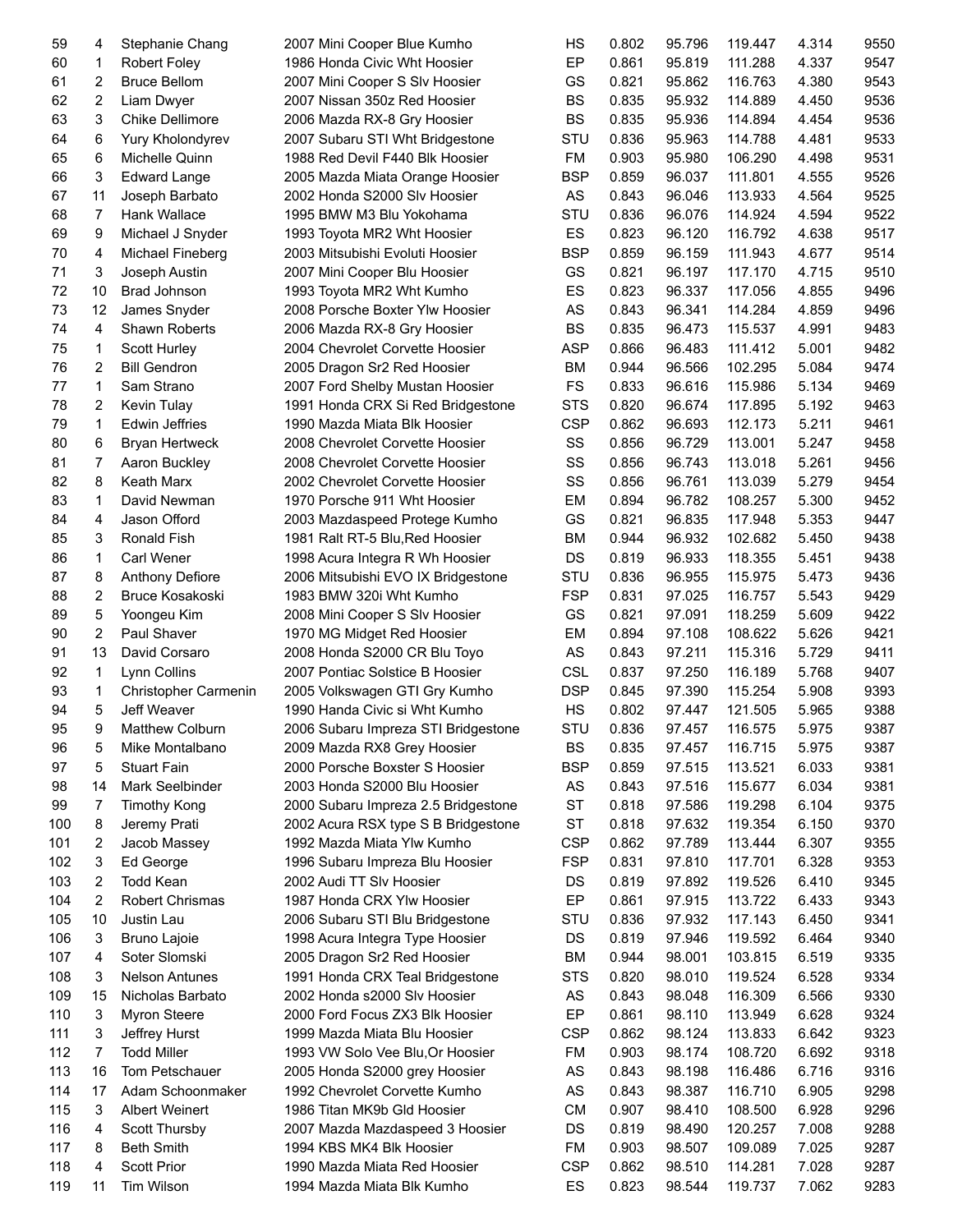| 120 | 2            | Mark Labbancz             | 2004 Chevrolet Corvette Hoosier                                 | <b>ASP</b>  | 0.866 | 98.582             | 113.836 | 7.100  | 9280 |
|-----|--------------|---------------------------|-----------------------------------------------------------------|-------------|-------|--------------------|---------|--------|------|
| 121 | 2            | Christopher Vanderw       | 2005 Volkswagen GTI 1.8 Kumho                                   | <b>DSP</b>  | 0.845 | 98.730             | 116.840 | 7.248  | 9266 |
| 122 | 9            | <b>Gary Neckers</b>       | 2004 Chevrolet Corvette Hoosier                                 | SS          | 0.856 | 98.766             | 115.381 | 7.284  | 9262 |
| 123 | 10           | <b>Garick Tischler</b>    | 2002 Chevrolet Corvette Hoosier                                 | SS          | 0.856 | 98.812             | 115.434 | 7.330  | 9258 |
| 124 | 3            | John Willemin             | 2003 Subaru Impreza WRX Dunlop                                  | <b>STX</b>  | 0.822 | 98.878             | 120.289 | 7.396  | 9252 |
| 125 | 3            | Elena La Rosa             | 1993 Mazda Rx7 Red Hoosier                                      | <b>ASP</b>  | 0.866 | 98.887             | 114.188 | 7.405  | 9251 |
| 126 | $\mathbf{1}$ | <b>Charles Koulik</b>     | 2001 Volkswagen GTI Gld Hoosier                                 | <b>SM</b>   | 0.867 | 98.906             | 114.079 | 7.424  | 9249 |
| 127 | 5            | Chris Morton              | 2009 Chevy Cobolt White Hoosier                                 | DS          | 0.819 | 99.006             | 120.887 | 7.524  | 9240 |
| 128 | 6            | Firoze Mehta              | 2004 BMW 330i Blk Kumho                                         | DS          | 0.819 | 99.294             | 121.238 | 7.812  | 9213 |
| 129 | 9            | Dominic Leone             | 1989 Honda Civic Org Toyo                                       | ST          | 0.818 | 99.499             | 121.637 | 8.017  | 9194 |
| 130 |              | Eric Smith                |                                                                 | <b>SM</b>   | 0.867 | 99.518             | 114.784 | 8.036  | 9193 |
| 131 | 2<br>11      |                           | 2003 Mitsubishi Lancer Kumho<br>2005 Lotus Elise Red Hoosier    | SS          | 0.856 | 99.523             |         |        | 9192 |
|     |              | Malcolm Lawson            |                                                                 |             |       |                    | 116.265 | 8.041  |      |
| 132 | $\mathbf{1}$ | <b>William Goodale</b>    | 1998 Dragon F1 Ylw Hoosier                                      | AM          | 1.000 | 99.572             | 99.572  | 8.090  | 9188 |
| 133 | 4            | Kevin Kirchoff            | 1993 Mazda RX7 Red Hoosier                                      | <b>ASP</b>  | 0.866 | 99.671             | 115.093 | 8.189  | 9178 |
| 134 | 4            | David OMaley              | 1995 BMW 325si Blk Dunlop                                       | <b>STX</b>  | 0.822 | 99.684             | 121.270 | 8.202  | 9177 |
| 135 | 3            | Joseph Brennan            | 2001 Volkswagen GTI Gld Hoosier                                 | <b>SM</b>   | 0.867 | 99.707             | 115.002 | 8.225  | 9175 |
| 136 | 4            | Cory Kuhns                | 1990 Honda CRX Si Wht Bridgestone                               | <b>STS</b>  | 0.820 | 99.759             | 121.657 | 8.277  | 9170 |
| 137 | 1            | Ryan Lower                | 1999 CRG Kalifornia Blk                                         | F125        | 0.957 | 99.873             | 104.360 | 8.391  | 9160 |
| 138 | 4            | Tashko Sarakinov          | 1991 Eagle Talon TSi AW Kumho                                   | <b>SM</b>   | 0.867 | 99.898             | 115.223 | 8.416  | 9158 |
| 139 | 3            | Julie Shaver              | 1970 MG Midget Red Hoosier                                      | EM          | 0.894 | 99.910             | 111.756 | 8.428  | 9156 |
| 140 | 12           | <b>Bret Wallace</b>       | 1995 Mazda Miata Blu Hoosier                                    | ES          | 0.823 | 99.917             | 121.406 | 8.435  | 9156 |
| 141 | 13           | <b>Richard Dunbar</b>     | 1990 Mazda Miata Red Kumho                                      | ES          | 0.823 | 99.921             | 121.411 | 8.439  | 9155 |
| 142 | 5            | Sho Torii                 | 1999 Mazda Miata Blu Hoosier                                    | <b>CSP</b>  | 0.862 | 100.100            | 116.125 | 8.618  | 9139 |
| 143 | 5            | <b>Theresa Condict</b>    | 2003 Mitsubishi Evo 8 Silver Hoosier                            | <b>SM</b>   | 0.867 | 100.186            | 115.555 | 8.704  | 9131 |
| 144 | 5            | Paul Sciukas              | 2005 Subaru WRX Blu Dunlop                                      | <b>STX</b>  | 0.822 | 100.194            | 121.890 | 8.712  | 9130 |
| 145 | 10           | Vincent Leone             | 1989 Honda Civic SI Org Toyo                                    | ST          | 0.818 | 100.199            | 122.493 | 8.717  | 9130 |
| 146 | 11           | Andy Blake                | 1995 BMW M3 Blk N/A                                             | STU         | 0.836 | 100.246            | 119.911 | 8.764  | 9126 |
| 147 | 5            | Sandro La Rosa            | 1993 Mazda Rx7 Red Hoosier                                      | <b>ASP</b>  | 0.866 | 100.415            | 115.953 | 8.933  | 9110 |
| 148 | 11           | <b>Neil Schelly</b>       | 2000 Subaru impreza sil Bridgestone                             | <b>ST</b>   | 0.818 | 100.571            | 122.948 | 9.089  | 9096 |
| 149 | 6            | Dale Kunze                | 1998 Acura Integra R Wh Bridgestone                             | <b>STX</b>  | 0.822 | 100.633            | 122.424 | 9.151  | 9091 |
| 150 | 2            | <b>Stacey Strout</b>      | 1998 Dragon F1 Ylw Hoosier                                      | AM          | 1.000 | 100.666            | 100.666 | 9.184  | 9088 |
| 151 | 4            | Craig Mapstone            | 1965 Ford VPM Cobra Red Hoosier                                 | EM          | 0.894 | 100.731            | 112.674 | 9.249  | 9082 |
| 152 | 14           | Ramon Cruz                | 1993 Toyota MR2 Blu Kumho                                       | ES          | 0.823 | 100.809            | 122.490 | 9.327  | 9075 |
| 153 | 2            | Sergey Babkin             | 1993 Chevy Camaro Red Hoosier                                   | FS          | 0.833 | 100.841            | 121.058 | 9.359  | 9072 |
| 154 | 15           | Carl Deane                | 1991 Toyota MR2 Blk Kumho                                       | ES          | 0.823 | 100.903            | 122.604 | 9.421  | 9066 |
| 155 | 5            | Paul Krysiak              | 1994 Mazda Miata Red Bridgestone                                | <b>STS</b>  | 0.820 | 100.989            | 123.157 | 9.507  | 9059 |
| 156 | 4            | George Modlin             | 2009 Pontiac Solstice R Bridgestone                             | CS          | 0.837 | 101.013            | 120.685 | 9.531  | 9056 |
| 157 | 7            | <b>Christopher Cline</b>  | 1995 BMW 325is Blk Dunlop                                       | <b>STX</b>  | 0.822 | 101.035            | 122.914 | 9.553  | 9054 |
|     |              |                           |                                                                 |             |       |                    |         |        | 9045 |
| 158 | 5            | Steven Hayward            | 1975 Porsche 914 Slv Hoosier<br>1964 Triumph Spitfire R Hoosier | EM<br>GP    | 0.894 | 101.140<br>101.145 | 113.132 | 9.658  |      |
| 159 | 1            | David Dill                |                                                                 |             | 0.841 |                    | 120.268 | 9.663  | 9045 |
| 160 | 1            | Kristell Janusz           | 1991 Honda Civic Teal Bridgestone                               | STL         | 0.818 | 101.285            | 123.820 | 9.803  | 9032 |
| 161 | 2            | Kathleen Barnes           | 1989 Honda Civic Wht Bridgestone                                | STL         | 0.818 | 101.316            | 123.858 | 9.834  | 9029 |
| 162 | 6            | Klaus Willroider          | 1985 BMW 325es Gld Hoosier                                      | EM          | 0.894 | 101.330            | 113.344 | 9.848  | 9028 |
| 163 | 16           | <b>Adrian Cruz</b>        | 1993 Toyota MR2 Blu Kumho                                       | ES          | 0.823 | 101.359            | 123.158 | 9.877  | 9026 |
| 164 | 1            | Katie Orgler              | 2006 Mazda RX-8 Gry Hoosier                                     | BSL         | 0.835 | 101.464            | 121.514 | 9.982  | 9016 |
| 165 | 1            | Mark Van De Carr          | 1970 Triumph Spitfire T Goodyear                                | DM          | 0.900 | 101.685            | 112.983 | 10.203 | 8997 |
| 166 | 8            | Andre Downey              | 2002 Subaru WRX Mrn Yokohama                                    | <b>STX</b>  | 0.822 | 101.734            | 123.764 | 10.252 | 8992 |
| 167 | 7            | <b>Art Swartz</b>         | 2008 Mazda Mazdaspeed 3                                         | DS          | 0.819 | 101.749            | 124.236 | 10.267 | 8991 |
| 168 | 9            | <b>Travis Finlay</b>      | 2003 Subar Impreza WRX Yokohama                                 | <b>STX</b>  | 0.822 | 101.753            | 123.787 | 10.271 | 8991 |
| 169 | 8            | Michael DeMaio            | 2002 Audi TT Slv Hoosier                                        | DS          | 0.819 | 101.794            | 124.290 | 10.312 | 8987 |
| 170 | 10           | Melvin Dillon             | 2007 Mini Cooper S Blu Kumho                                    | <b>STX</b>  | 0.822 | 102.024            | 124.117 | 10.542 | 8967 |
| 171 | 3            | Stephanie Zadrozny        | 1989 Honda Civic Red Bridgestone                                | STL         | 0.818 | 102.107            | 124.825 | 10.625 | 8959 |
| 172 | 1            | Keiko Tsuzuro             | 1999 Mazda Miata Blu Hoosier                                    | <b>CSPL</b> | 0.862 | 102.225            | 118.591 | 10.743 | 8949 |
| 173 | 3            | Michael Potocki           | 2007 Ford Shelby GT Wht Hoosier                                 | FS          | 0.833 | 102.312            | 122.824 | 10.830 | 8941 |
| 174 | 11           | Mark Pedley               | 2004 VW R32 Blu Dunlop                                          | <b>STX</b>  | 0.822 | 102.378            | 124.547 | 10.896 | 8936 |
| 175 | 6            | <b>Richard Hutchinson</b> | 1990 Mazda Miata Wht Hoosier                                    | <b>CSP</b>  | 0.862 | 102.456            | 118.859 | 10.974 | 8929 |
| 176 | 7            | <b>Tina Reeves</b>        | 1994 Mazda Miata Red Hoosier                                    | <b>CSP</b>  | 0.862 | 102.515            | 118.927 | 11.033 | 8924 |
| 177 | 4            | <b>Heather Everett</b>    | 2007 Ford Shelby GT Wht Hoosier                                 | FS          | 0.833 | 102.556            | 123.117 | 11.074 | 8920 |
| 178 | 2            | <b>Charles Spera</b>      | 2006 Ultralite XR7 Blu Hoosier                                  | DM          | 0.900 | 102.785            | 114.206 | 11.303 | 8900 |
| 179 | 6            | <b>William Stone</b>      | 1993 Mazda RX7 Red Kumho                                        | <b>ASP</b>  | 0.866 | 102.880            | 118.799 | 11.398 | 8892 |
| 180 | 2            | Kevin Vincent             | 2006 Birel KT-100 Red                                           | <b>FJA</b>  | 0.860 | 103.165            | 119.959 | 11.683 | 8868 |